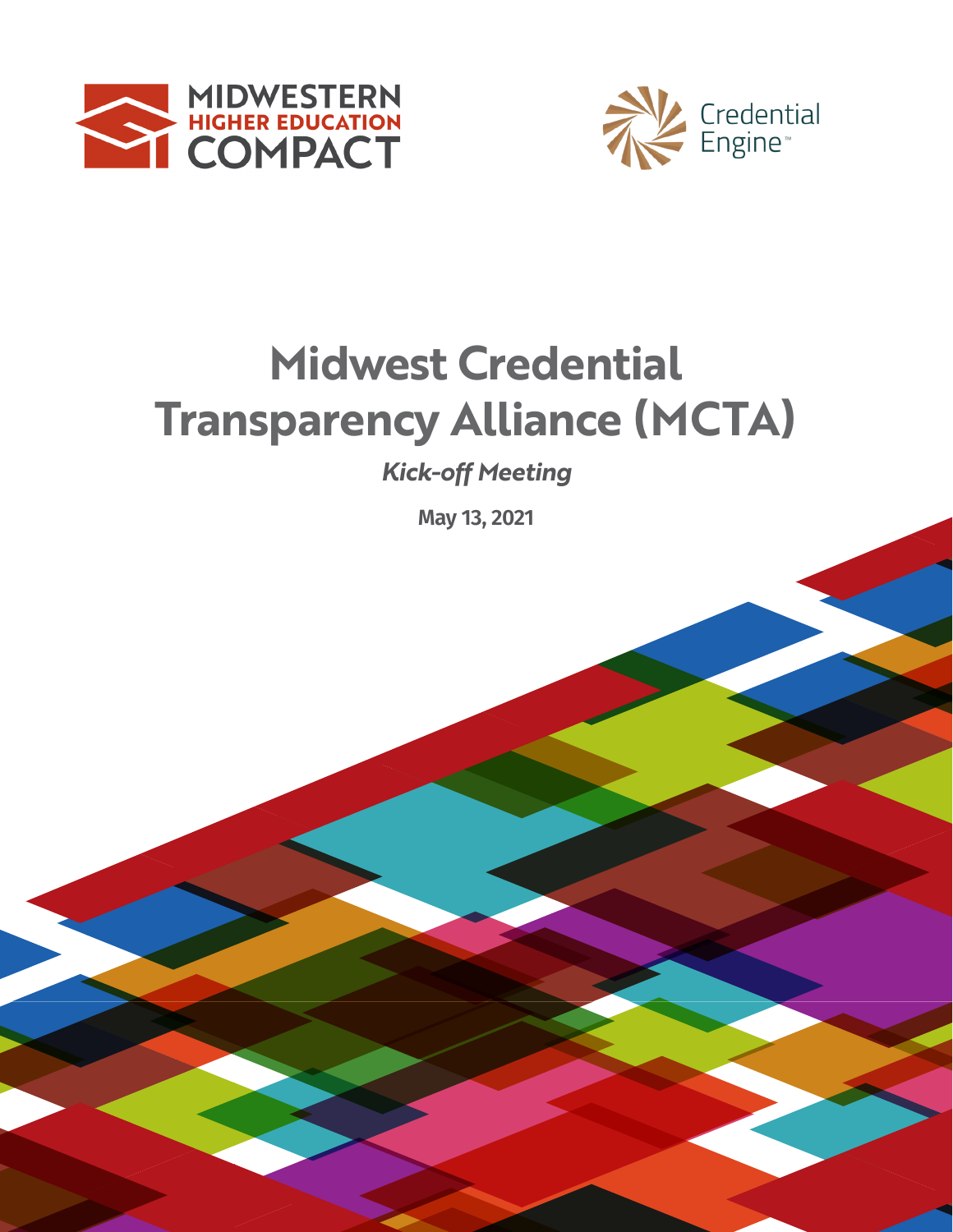### **Table of Contents**

- 2 Agenda
- 3 Presenters
- 4 Extended MHEC and Credential Engine Team
- 5 Working Draft Charter
- 7 MCTA Key Terms and Common Acronyms
- 9 Attendees
- 10 About MHEC and Credential Engine

### **Agenda**

### **Thursday, May 13, 2021**

2:00 p.m. - 2:10 p.m. *Welcome and Opening Remarks* Emilie Rafal, Director of Programs, Credential Engine Carolynn Lee, Program Officer, Ascendium Susan Heegaard, President, MHEC Scott Cheney, CEO, Credential Engine

2:10 p.m. - 2:30 p.m. *The Midwest Credential Transparency Alliance (MCTA)*  Jenny Parks, Vice President, MHEC Jeff Grann, Solutions Lead, Credential Engine

2:30 p.m. - 3:00 p.m. *Discussion of State and Regional Priorities* Jennifer Briones, Project Manager, Credential Engine Sara Appel, Associate Director for Policy Initiative, MHEC

3:00 p.m. - 3:30 p.m. *Use Case Breakouts* State Leads

3:30 p.m. - 3:50 p.m. *Report Out and Idea Sharing* Emilie Rafal, Director of Programs, Credential Engine (moderator)

3:50 p.m. - 4:00 p.m. *Closing Reflections and Next Steps* Emilie Rafal, Director of Programs, Credential Engine

**The Midwestern Higher Education Compact and Credential Engine would like to thank Ascendium Education Group for their generous support of the Midwestern Credential Transparency Alliance.**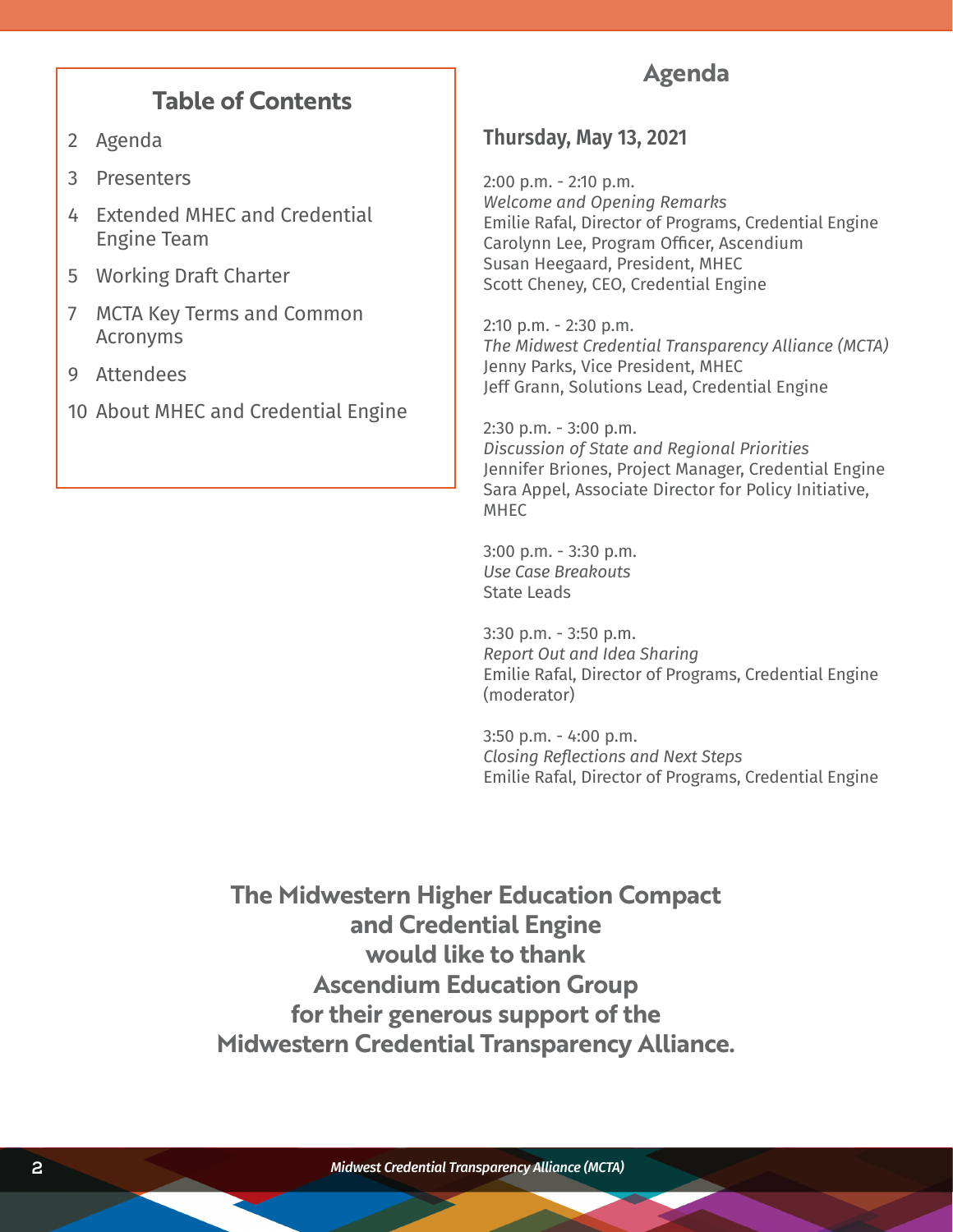## **Presenters**



#### *Scott Cheney, CEO, Credential Engine*

Scott Cheney is Credential Engine's first chief executive officer where he leads the organization's efforts to bring transparency to credentials and reveal the marketplace of credentials. Scott has over 25 years of experience in and brings a multi-faceted perspective to, developing the skills of the U.S. workforce to meet the needs of the

#### economy.

Prior to Credential Engine, he served as the policy director for Workforce, Economic Development, and Pensions for Senator Patty Murray and the Senate Health, Education, Labor and Pensions (HELP) Committee. He led the reauthorization of the country's central workforce development legislation, the Workforce Innovation and Opportunity Act. Scott also led the Senator's work to reauthorize Perkins, expand registered apprenticeships, provide training for ex-offenders to support successful reentry, formalize research and evaluation standards at the Department of Labor, enhance services and resources for dislocated workers, modernize unemployment insurance, and better align workforce and economic development in distressed regions around the country. Previous positions with the Senator's office include serving as a senior advisor on the Senate Budget Committee, and as her staff director for the HELP Subcommittee on Employment and Workplace Safety.

Scott holds a Bachelor of Arts in Philosophy from Carleton College, and a Master of Public Policy degree from Georgetown University.



#### *Jeff Grann, Solutions Lead, Credential Engine*

Jeff Grann is the Credential Solutions Lead for Credential Engine, where he advances systems of trust that incent adult development and empower learners to reach their potential. He currently works with the higher education industry to advance the goal of publishing to the

registry, setting standards, improving data integration and interoperability, and realizing use cases that improve credential decision making.

Previously, Jeff worked at Capella University on a synergistic mix of academic and technical projects related to competency-based education. From 2005 to 2018, he defined and led the implementation of Capella University's fully-embedded assessment system and its competency map, and most recently served as Academic Director of Assessment and Learning Analytics. He also

has several years of teaching experience with traditional college students, adult learners, and higher education professionals. Jeff holds a Ph.D. in Educational Psychology from the University of Minnesota, and works remotely for Credential Engine from White Bear Lake, Minnesota.



#### *Susan G. Heegaard, President, MHEC*

Susan Heegaard is the president of the Midwestern Higher Education Compact (MHEC). She represented Minnesota, serving on MHEC's Commission as a commissioner alternate from 2004-2009, during her time as commissioner of the Minnesota Office of Higher Education. From 2013-2018, she worked as a senior consultant with HCM

Strategists, a public policy firm, primarily with the Lumina Foundation Strategy Labs, connecting state and system leaders with effective approaches aimed at improved postsecondary education approaches and outcomes. She was also a vice president and education team leader for the St. Paul based Bush Foundation.

Susan has guided policy under two governors and a U.S. senator, worked for the Minnesota Chamber of Commerce, the Minnesota Private College Council, and the Minnesota Planning Agency. She holds a law degree from Mitchell Hamline College of Law and a bachelor's in economics and government. She began working for the Compact in November 2018.



### *Jenny Parks, Vice President, MHEC*

Jenny Parks is vice president of policy and research at the Midwestern Higher Education Compact (MHEC). She leads the exploration, development, and implementation of projects that help Midwestern postsecondary institutions improve the way they serve students.

Jenny has worked at all levels of education and in multiple sectors of higher education having worked with state and federal compliance, institutional research, and policy advocacy. She earned her master's degree in Educational Policy and Research from the University of Wisconsin-Madison. Currently, she is pursuing her Doctorate in Higher Education from Northeastern University in Boston.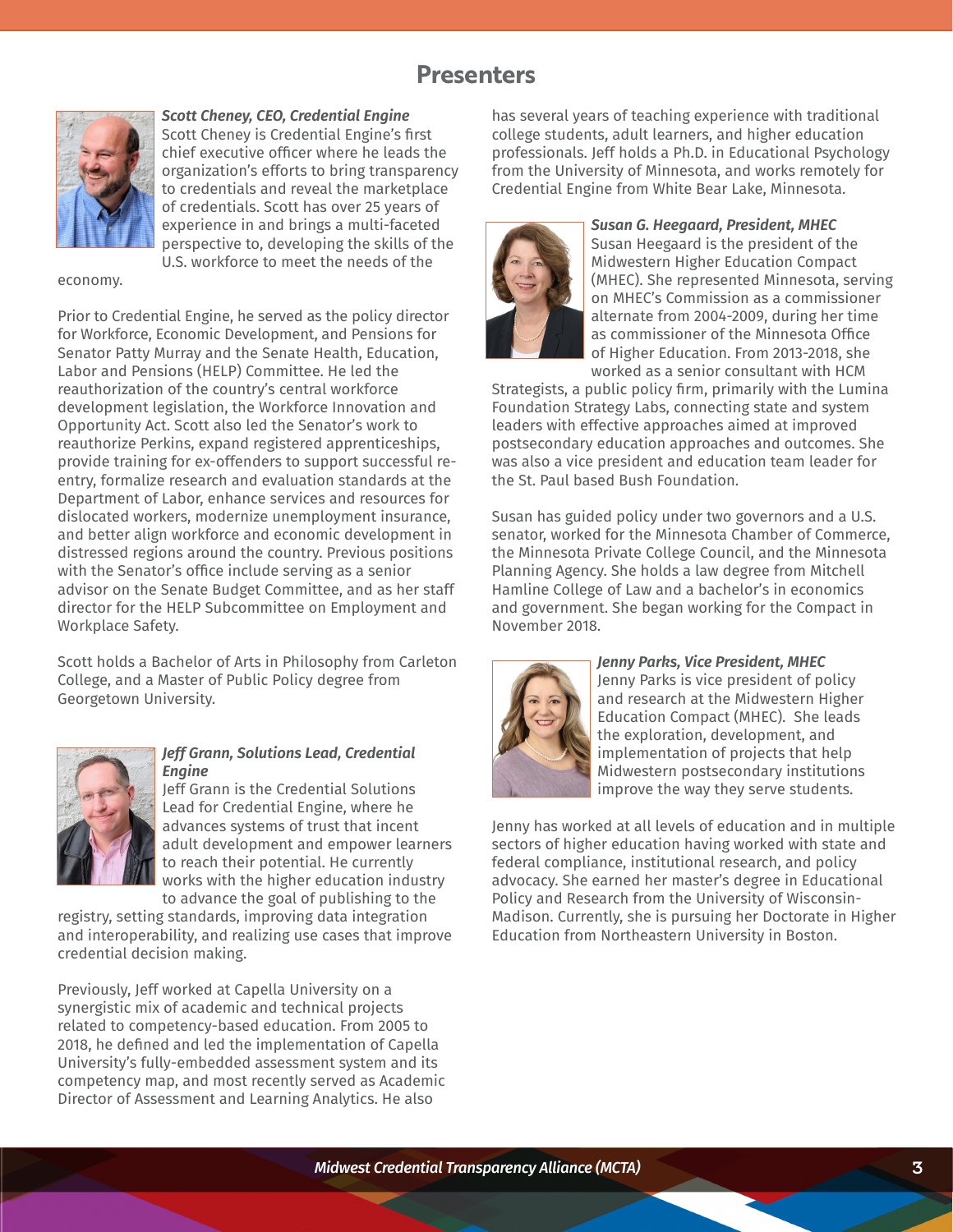### **Extended MHEC and Credential Engine Team**

*Sara Appel, Associate Director for Policy Initiatives, MHEC* Sara Appel serves as the Associate Director, Policy and Research Initiatives, in this role she manages the Multi-State Collaborative on Military Credit and the Midwest Student Exchange Program. She has been working with student service members in higher education for over 20 years and has experience in grant writing and program management. Prior to her working for the Compact, Sara was the academic programs manager at the Indiana Commission for Higher Education. She has an undergraduate degree in Secondary Education and a master's degree in history with an emphasis on research. Both degrees are from Southeast Missouri State University in Cape Girardeau.

*Jennifer Briones, Project Manager, Credential Engine* Jennifer Briones is the Project Manager for Credential Engine where she manages state and regional scaleup projects, explores expansion opportunities, and supports program and partnership development. Before joining Credential Engine, she was a Policy and Advocacy Associate at the Data Quality Campaign (DQC)–a nonprofit organization that works to ensure students, parents, educators, and policymakers have the right information to make decisions.

Jennifer holds a Bachelor's degree from Loyola University Maryland in Political Science and Writing and a Master of Public Policy degree from the George Washington University, where she co-founded the Women's Leadership Fellows program.

*Emilie Rafal, Director of Programs, Credential Engine*

Emilie Rafal is the Director of Programs for Credential Engine. In this capacity, she develops and manages state and regional scale-up projects, oversees sector transparency initiatives, and leads special projects. Emilie began her work with this project as a Research Associate for the Credential Transparency Initiative through the George Washington University Institute of Public Policy, where she worked with credentialing organizations to test the CTDL and prototype search application during its pilot phase. She holds Bachelors degrees from the College of William & Mary in Psychology and Women's Studies and a Master's of Public Policy from the George Washington University, where she served as co-chair of the diversity & inclusion committee.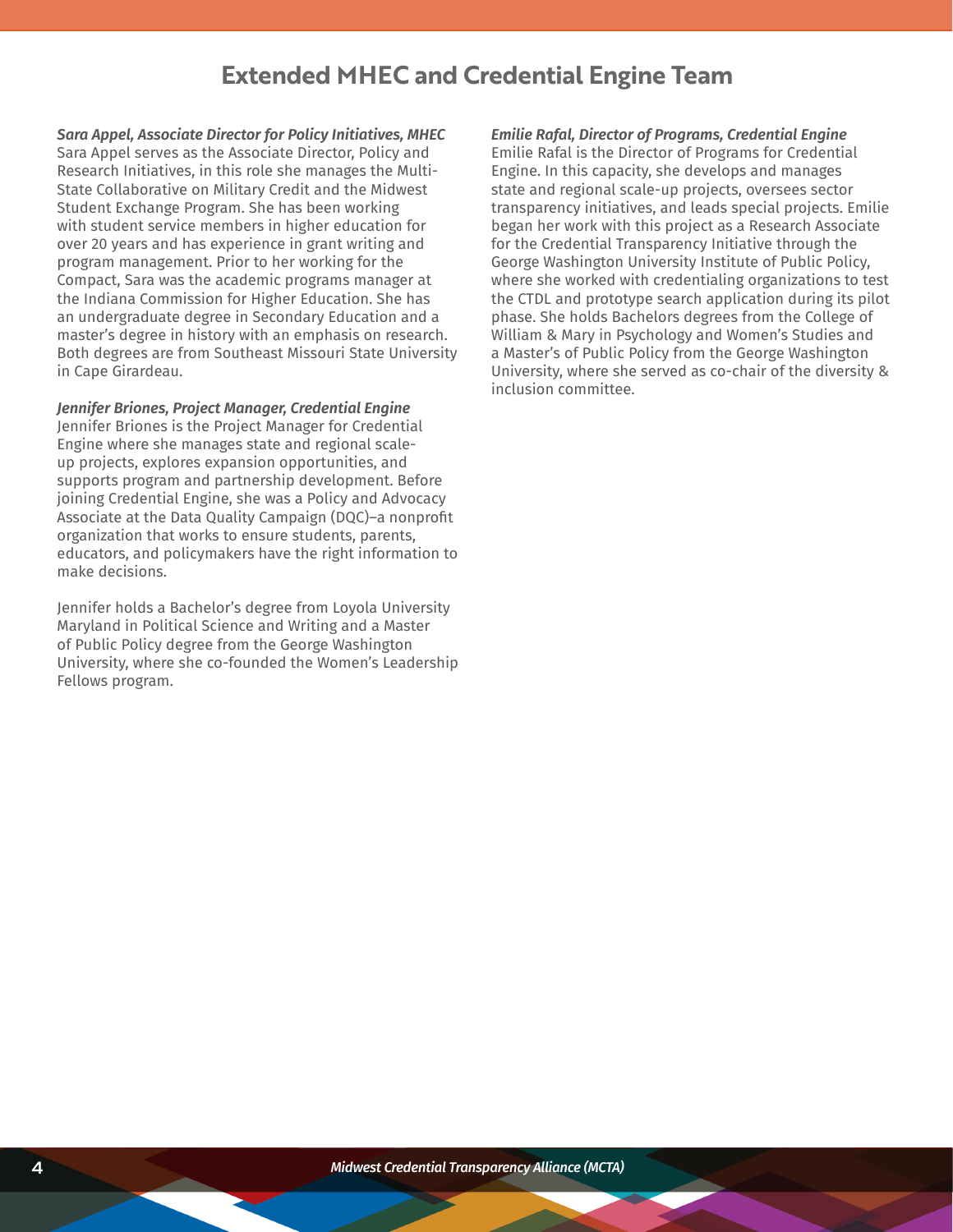# **Working Draft: Charter**

Please note that this is a working draft of the MCTA Charter. We are seeking your feedback and input as we refine and *update the document.*

### **What is it?**

The Midwest Credential Transparency Alliance (MCTA) is a regional alliance focused on advancing credential transparency in service of learners, workers, educators, employers and policymakers across the Midwest. Credential transparency is an approach to making essential information about credentials and competencies public, easily accessible, and actionable so that credentials can be better understood and pursued based on what it takes to earn them, what they represent, and the jobs they can lead to. We seek to reduce barriers to information, ensuring that all individuals have equitable access to the full range of learning, advancement, and meaningful career opportunities in the region.

The MCTA operates by hosting regular convenings to

- 1. Network (identify common challenges, project consulting, mentorship)
- 2. Create new resources (guidance, blogs, webinars, reports)
- 3. Form action teams (technical & business requirements, policy, research)
- 4. Advance dissemination (celebrate accomplishments, presentations, articles, social media).

The MCTA welcomes a wide range of participants, whether new to this effort or well underway, including individuals representing state agencies, secondary education providers, postsecondary education providers, employers, quality assurance organizations, workforce development agencies, and more.

### **Why does it matter?**

America is searching for ways to help students and workers find the most efficient and cost-effective pathways to secure the right skills and credentials that lead to good jobs, but right now the learn and work ecosystem is fragmented and information about credentials is confusing and inconsistent. In the Midwest, states are working to break down data silos to empower an estimated 35 million workers in the region. This work entails advancing a linked open data strategy to consistently describe for the public the key attributes of about 150,000 credential offerings, such as their associated competencies, quality indicators, costs, transfer value, occupational codes, pathways, outcomes, and more. This information is critical for answering many basic questions, such as:

- **Career pathways:** What do I want to do? What are my options? How can I get started? What's the sequence? What are the benefits? Will this be a good fit for me?
- **Enrollment decisions:** What's the experience like? How much will it cost? How long will it take? How are these programs different? How effective has this offering been for people like me?
- **Transfer and prior learning assessment:** What are my options for transferring? How can I obtain advanced standing? Will my existing credits apply to program requirements? Will I lose any time or money?
- **Verifiable achievements:** Are my demonstrated skills and competencies valuable to employers? How can I communicate my achievements to others? How can I secure or advance my career?

The work of defining, accessing, combining, describing, sharing, and comparing information about credentials is difficult and too often falls upon isolated individuals with limited context, resources, or support. Credential transparency reduces barriers to information and makes opportunities more equitably attainable. For too long, gaining information about credentials has depended on personal social networks, wealth, and access to institutions, compounding structural inequities. Transparent access to information about credentials and their value can be a crucial element of working to dismantle systems that have created the racial bias we see today. The MCTA accelerates the midwest region's ability to ensure the public can access the information about credentials that opens their eyes to the full range of opportunities for learning, advancement, and meaningful careers.

### **Who does it?**

The MCTA is an alliance of people working toward credential transparency – at all stages and steps – from across the Midwest region. Given the broad range of work required to advance credential transparency, the community is intentionally eclectic and open so that it can collectively build a fully-informed, end-to-end network of aligned practitioners.

Anyone can be a credential transparency champion.

 **State government officials** (Legislators, leaders, Governor's office staff, and staff connected with state education and workforce departments, agencies, & commissions) can set policies, procedures, and strategic guidance to facilitate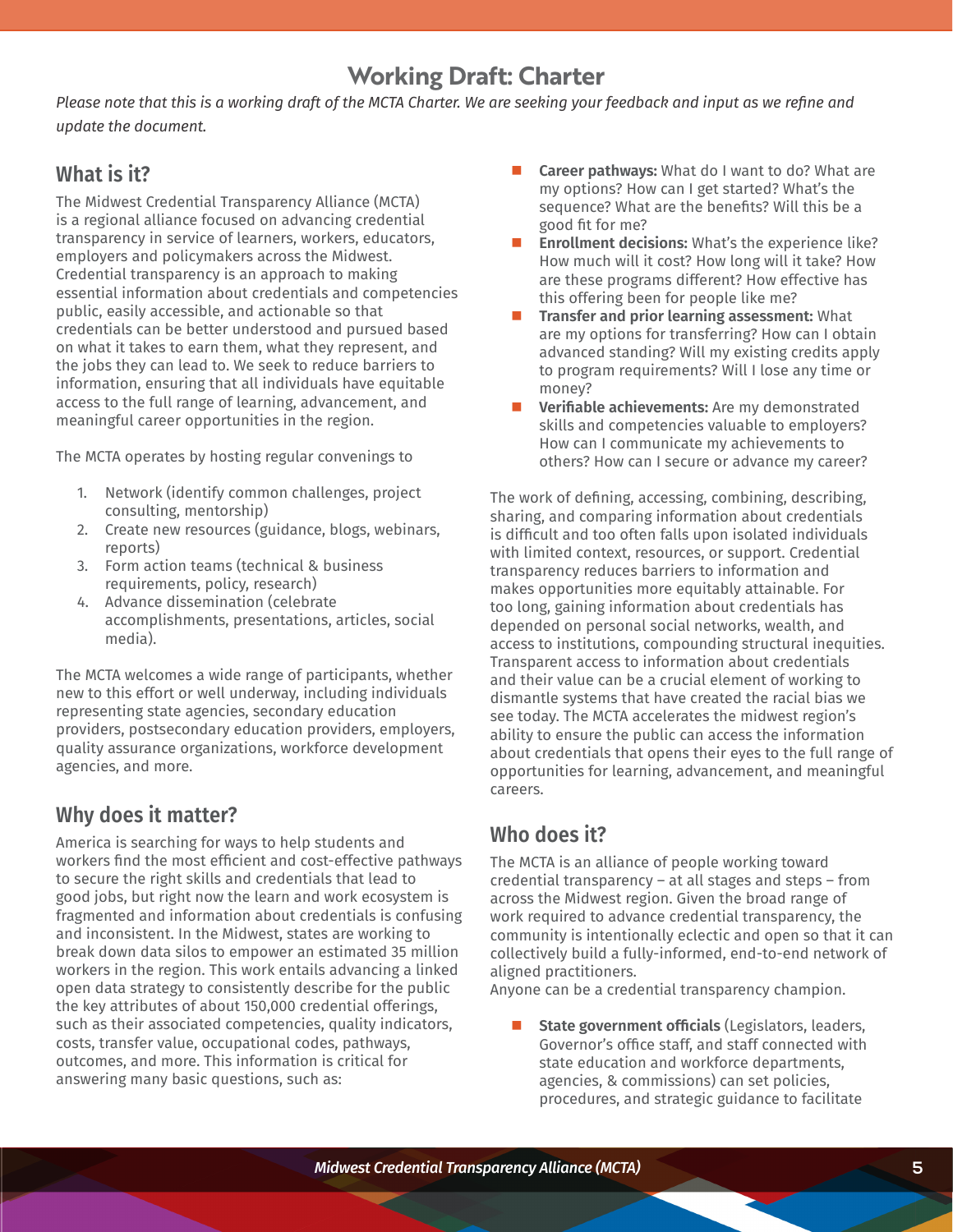# **Working Draft: Charter**

publishing credential information to the Registry

- **Secondary and postsecondary credential providers** (Presidents, chief academic officers, superintendents, principals, provosts, deans, career services staff, academic affairs staff & faculty) can use the many tools available for publishing detailed credential information to the Registry
- **Data managers** (Chief technology officers, chief data officers, business analysis, institutional researchers, registrars) can advance interoperability and benchmark their technical systems for emerging use cases
- **Business community** (Hiring managers, human resources staff, economic developers, workforce training professionals, & chambers of commerce) can discover aligned credential and competency pathways to fill critical positions

The MCTA welcomes a broad range of practitioners interested in this type of work and benefits from everyone's perspective.

### **How does it work?**

The MCTA builds on, and accelerates, the Midwest region's focus on credential transparency by providing a loose structure for connecting distributed practitioners. The MCTA meets quarterly using Zoom and intends to host an annual in-person convening. Some topics require focused small group discussions, and the MCTA also supports volunteer action teams that meet more frequently between quarterly meetings. All convenings are open to the entire MCTA community.

There are many ways to connect with the MCTA. Simply attending the convenings regularly helps increase awareness of the value of credential transparency and its benefits for students, workers, employers, educators, policymakers, and others. Volunteers can also engage in more substantive ways by sharing their own credential transparency successes and challenges with others, such as by giving a presentation, writing a blog article, or contributing to a new shared resource. The MCTA supports all of these advances by providing a helpful forum and supportive network for your credential transparency efforts. All contributions are valued, needed, and celebrated.

The MCTA also works as a group to identify technical and business requirements for the procurement of tools and services related to credential transparency, such as the issuing of digital credentials, career planning and pathway services, transfer and prior learning assessment services, credential data management services, and more. Prioritized master contract opportunities will be advanced through competitive RFP processes in order to spur supportive technologies at negotiated prices.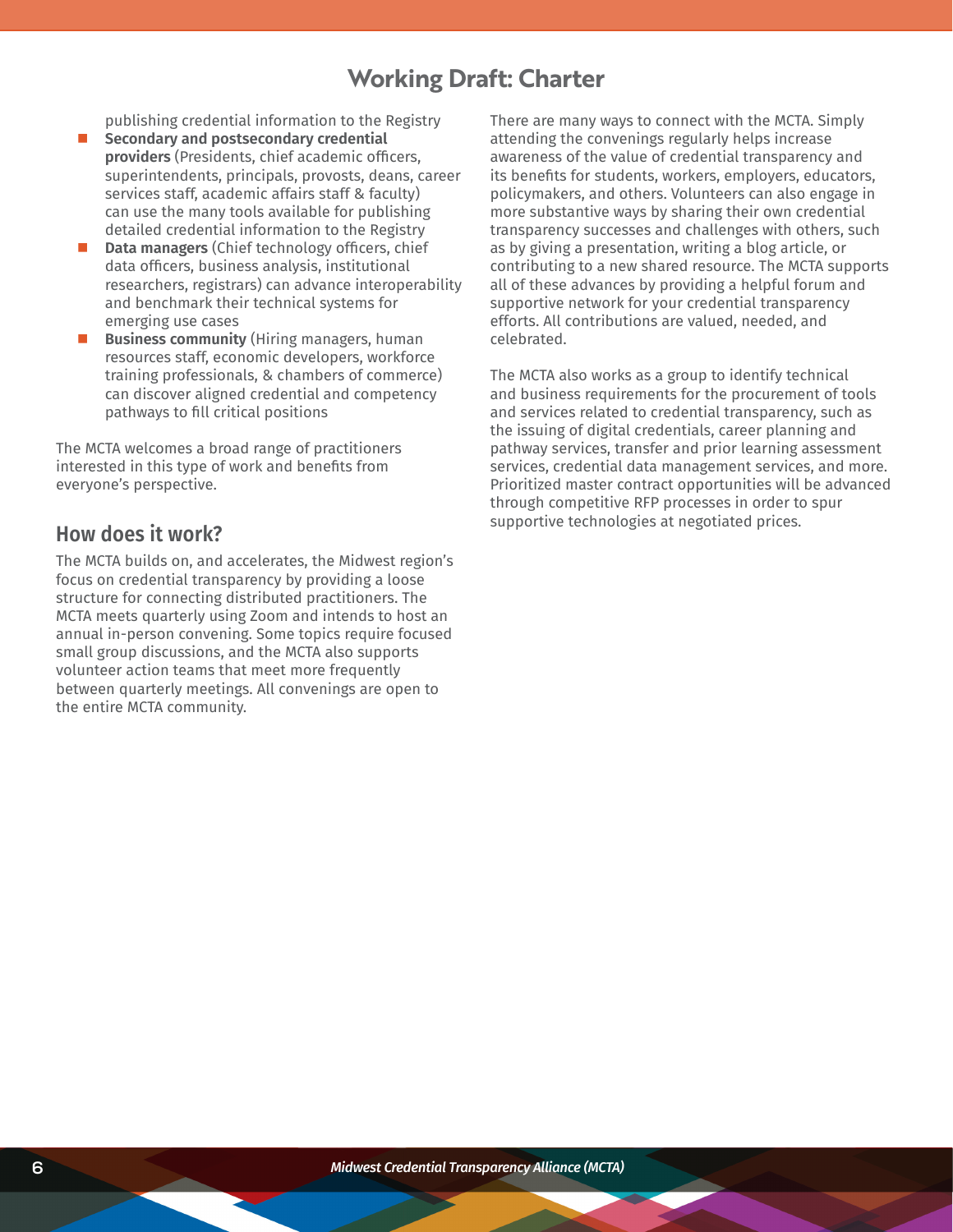## **MCTA Key Terms and Common Acronyms**

#### *Application Programming Interface (API)*

A computing term used in this context to denote how data are transferred between computers on the web. An API permits data to be exchanged automatically based on predetermined business rules and thereby reduce the amount of work required to publish and/or consume data.

#### *Commissioner*

MHEC is governed by a 60-member commission. Each member state has five appointed commissioners: the governor or the governor's designee; two legislators, one from each house; and two other at-large members, at least one of whom shall be selected from the field of higher education.

#### *Consuming*

In this context consuming refers to pulling data from the Credential Registry, often via an API. This is a fairly common activity for many technical applications and usually involves integrating the data with an existing user interface for display.

#### *Convening*

MHEC convening empowers the member states of the Compact to connect for the purpose of exchanging expertise, sharing ideas and experiences, and collaboratively pursuing efforts that help further higher education. This convening builds cooperation around important and emerging issues in higher education and leads to many initiatives and activities that produce a variety of outcomes and results ranging from the dissemination of knowledge and expertise about practical solutions, to leveraging the collective purchasing power of the region to achieve efficiencies and savings.

#### *Credential*

Credential Engine uses the term "credential" broadly. It refers to diplomas, badges, certificates, apprenticeships, licenses, certifications and degrees of all types and levels. Each credential represents unique competencies that signal what a holder can do in the workforce.

#### *Credential Engine Technical Site*

Credential Engine maintains an extensive set of resources including handbooks, term definitions, projects, release histories, and more at <https://credreg.net>.

#### *Credential Finder*

A web application maintained by Credential Engine for viewing the data in the Credential Registry. For more information, visit <https://credentialfinder.org>.

#### *Credential Registry*

A cloud-based repository that collects, maintains and connects information on all types of credentials—from diplomas, certificates and apprenticeships to certifications, licenses and degrees of all types and levels. The registry holds detailed information in an easily-accessible format. Users can explore competencies, learning outcomes, upto-date market values and career pathways.

#### *Credential Transparency Description Language (CTDL)*

An open-source language that lets states identify, describe, organize and compare credentials with uniformity, making it easier to match educational programs with careers. The CTDL is licensed under a Creative Commons Attribution 4.0 International License and publicly available at <https://credreg.net/ctdl/terms>.

#### *Eligible Training Provider List (ETPL)*

Every state is required to develop a list of training providers that have been approved for federal funding under the Workforce Innovation and Opportunity Act. This list must be accessible to the public so consumers interested in postsecondary education can find those opportunities.

#### *JSON-LD*

A specification that enables a standardized way to express RDF data. All Credential Registry information is in JSON-LD format.

#### *Master Agreement*

A master agreement is a contract made available across the region that leverages the expertise and buying power of the eligible organizations within the region and is competitively solicited using a team comprised of multiple institutional subject matter experts. Higher education institutions (public and private not-for-profit) within the member states of MHEC are eligible to use all MHEC contracts. Additionally, most of the technology contracts are available for use by member state K-12 districts and schools; cities, counties, local subdivisions; state government; and non-profit organizations (educationrelated only).

#### *Production*

A computer software term referring to the environment used to deploy or deliver applications to their intended users.

#### *Publishing*

In this context publishing refers to pushing data into the Credential Registry. This is a common activity for many technical applications and usually involves integrating the data with an existing user interface for display.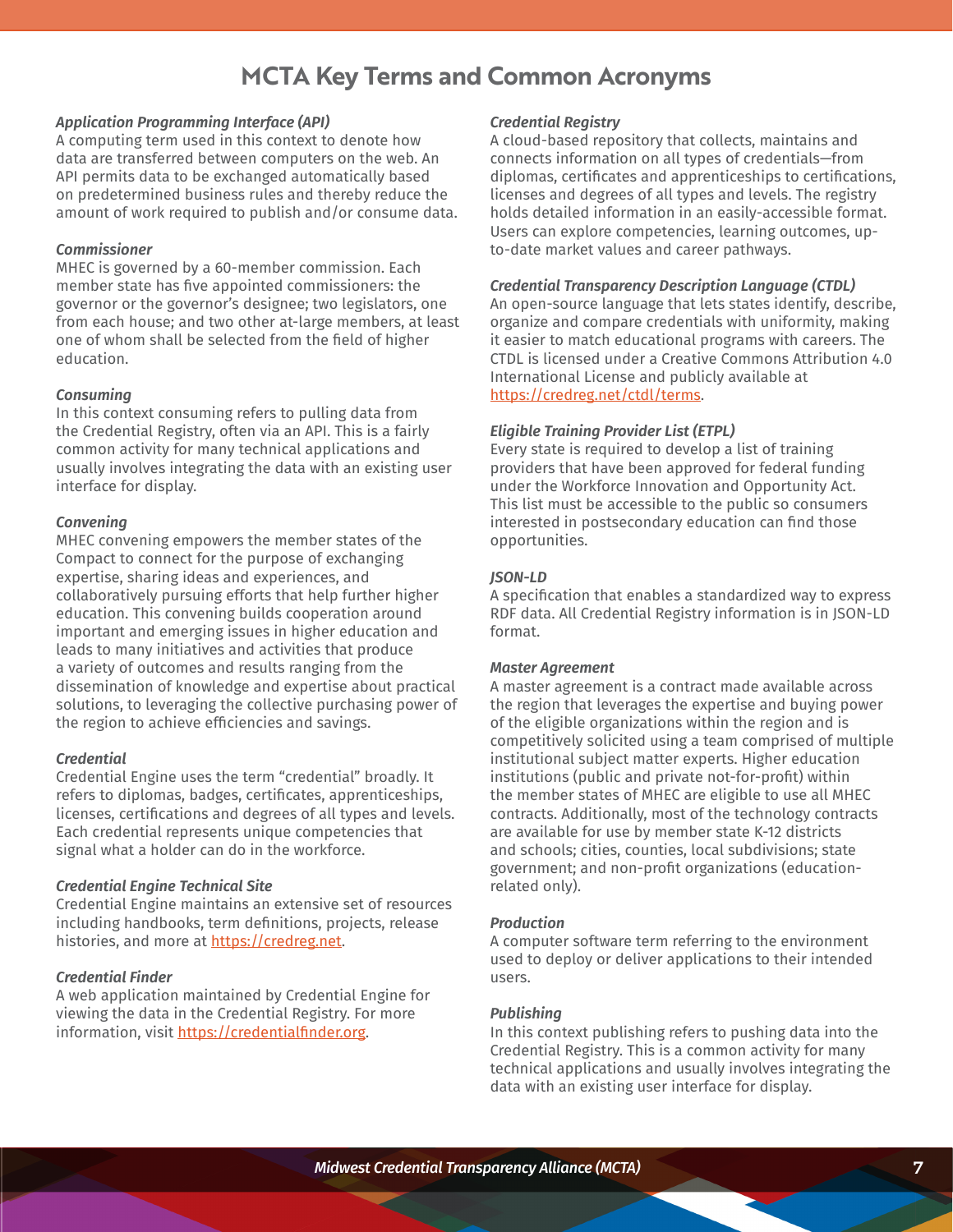# **MCTA Key Terms and Common Acronyms**

#### *P-20W Data System*

Infrastructure that securely brings together specific data so leaders, practitioners and community members can better understand educational opportunities and pathways. Key sectors include early childhood, K–12 and postsecondary education and the workforce.

#### *Regional Education Compacts*

For more than half a century, most states have been collaborating with other nearby states through interstate higher education compacts. While many people within American higher education may not be familiar with these collaborative activities, four regional compacts – the Midwestern Higher Education Compact (MHEC), the New England Board of Higher Education (NEBHE), the Southern Regional Education Board (SREB) and the Western Interstate Commission for Higher Education (WICHE) – have helped states, and the public and private institutions within the states, work cooperatively to expand access and excellence within their regions. These regional compacts provide a range of programs and services, including student exchange programs that provide lower-cost access to programs present in one state but not another; collective purchasing initiatives for computer hardware and software, institutional property liability insurance, and student health plans; and policy analysis and research, including comparative economic and demographic analyses. The compacts have worked together where their partners -- states or the institutions within states -- deem collaboration to make sense. From [https://nc-sara.org/](https://nc-sara.org/regional-education-compacts) [regional-education-compacts](https://nc-sara.org/regional-education-compacts).

#### *Resource Description Framework (RDF)*

A standard model for data interchange on the web developed by W3C. The "triple" is the basic grammatical construct in making RDF data assertions about "things" and consists of three components: a subject, a predicate and an object. CTDL is built on the principles of RDF.

#### *Request for Information (RFI)*

A Request for Information (RFI) is a common business process whose purpose is to collect written information about the capabilities of various suppliers. For more information, visit [https://www.naspo.org/Toolbox%20](https://www.naspo.org/Toolbox%20Issue%204.pdf.) [Issue%204.pdf](https://www.naspo.org/Toolbox%20Issue%204.pdf.).

#### *Request for Proposals (RFP)*

The Request for Proposal (RFP) is a document that solicits proposals, often made through a bidding process, by an agency or company interested in procurement of a commodity, service, or valuable asset, to potential suppliers to submit proposals. For more information, visit <https://www.naspo.org/Toolbox%20Issue%204.pdf>.

#### *Roadmap to Credential Transparency for States*

A sequence of 10-steps to help state leaders begin and advance credential transparency. The roadmap is supplemented by a detailed Action Guide, Exemplars, Policy Briefings, and a Toolkit of resources that includes guiding materials to inform the work. For more information, visit [https://credentialengine.org/state](https://credentialengine.org/state-partnerships)[partnerships](https://credentialengine.org/state-partnerships).

#### *Sandbox*

A technical resource, or "environment", for IT programmers to test publishing and consuming data with the Credential Registry. The sandbox is configured to mimic the production environment. The data in the sandbox environment is not public or preserved as it is often "test" data used for developmental purposes.

#### *Stackable Credentials*

Stackable credentials allow people to accumulate (or "stack") learning experiences and credentials over time to help them earn a higher-order credential or four-year degree. Stackable credentials can help individuals move along education and career pathways that lead to higherpaying jobs. (Also referred to as "embedded" credentials when these stacking opportunities are intentionally integrated into college curricula).

#### *Standards*

The word "standards" is used in at least two distinct ways with regards to educational technology; 1) an intended academic or curricular objective for students, and 2) a consistent, and often certified, implementation of a technical or business process.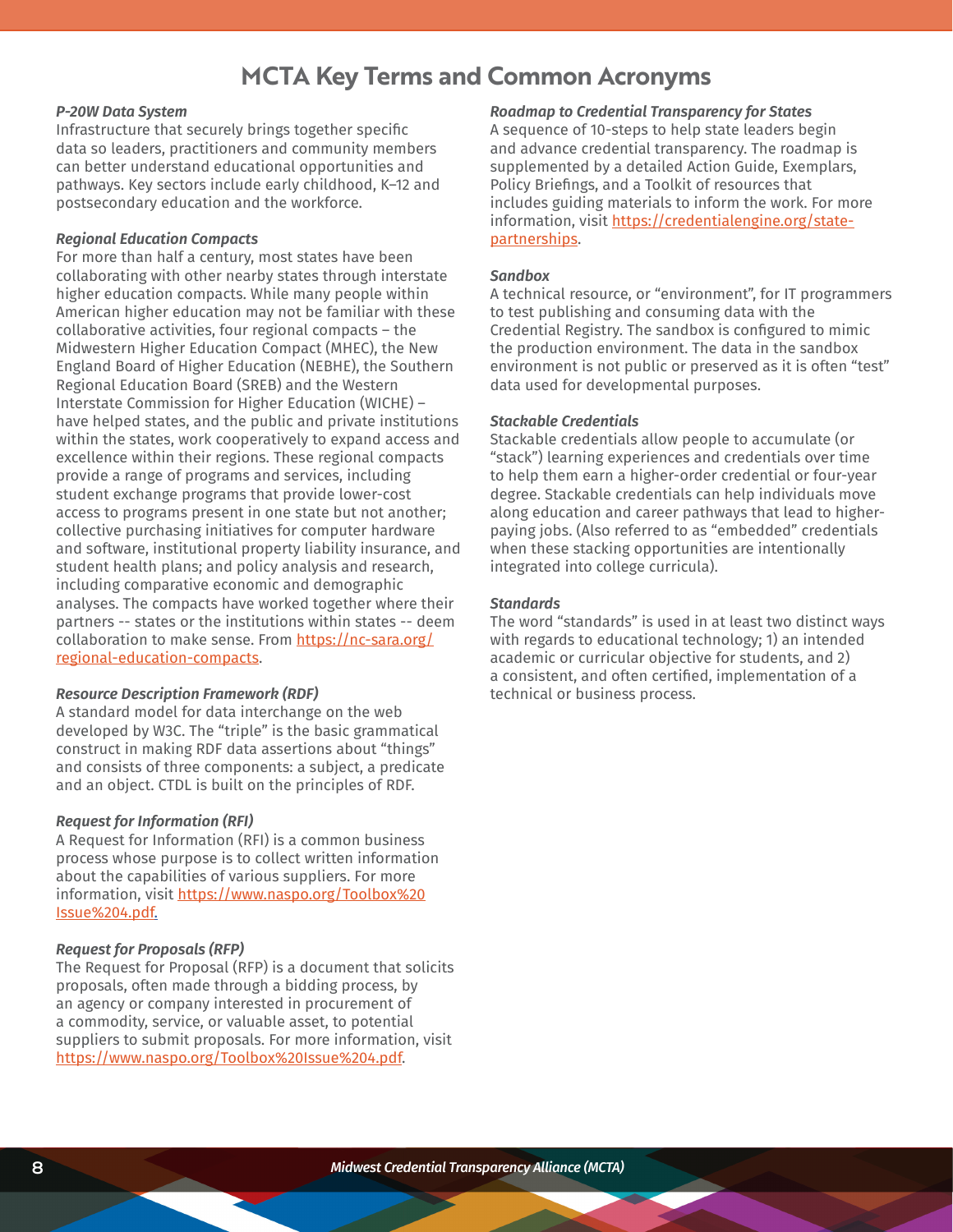# **Registered Attendees**

#### **ILLINOIS**

Joanne Ivory, William Rainey Harper College Michael Rose, Morton College Shaista Saiyed, Illinois State Board of Education Michelé Smith, William Rainey Harper College Natasha Telger, Southern Illinois University

#### **INDIANA**

Dawn Clark, Indiana Commission for Higher Education Amy Coots, Vincennes University Jake Docking, Independent Colleges of Indiana Jessica Gray, Indiana Department of Workforce Development Beth Meguschar, Indiana Dept of Workforce Development Ken Sauer, Indiana Commission for Higher Education Jillian Scholten, Indiana Commission for Higher Education Patti Shields, Ivy Tech CCEC Valparaiso David Wantz, Independent Colleges of Indiana

#### **IOWA**

Rachel Boon, Iowa Board of Regents Todd Brown, Iowa College Aid Olivia Madison, Iowa State University Michelle McNertney, Iowa Workforce Development Paula Nissen, Iowa Department of Education

#### **KANSAS**

Charmine Chambers, Kansas Board of Regents Cynthia Farrier, Kansas Board of Regents Marti Leisinger, Kansas Board of Regents Nathan Snyder, Kansas Board of Regents Helen Van Etten, Kansas Board of Regents

#### **MICHIGAN**

Chad Arney, Michigan Technological University Carol Bale, Western Michigan University Lori Crose, Oakland University David Eisler, Ferris State University Ahmad Ezzeddine, Wayne State University Jennifer Hegenauer, Ferris State University Anne Hitt, Oakland University Theresa Jacques, Michigan Technological University Brandy Johnson, Michigan Department of Labor and Economic Opportunity Simone Jonaitis, Grand Valley State University Michael Kelly, Wayne State University Brian Knetl, Grand Rapids Community College Tapia Miah, Michigan Department of Labor and Economic Opportunity Melissa Peraino, Grand Valley State University

Bill Pink, Grand Rapids Community College Jeni Spaulding, State of Michigan - LEO-E&T Deedee Stakley, Ferris State University Vern Westendorf, State of Michigan Matt Zeig, Oakland University

#### **MINNESOTA**

Connie Bernardy, Minnesota House of Representatives Alison Groebner, Minnesota Private College Council Sara Leiste, Metropolitan State University Jess Niebuhr, Minnesota State Colleges and Universities Christen Pentek, State of Minnesota Mary Rothchild, Minnesota State Colleges and Universities

#### **MISSOURI**

Jacob Fling, Truman State University

#### **NEBRASKA**

Thomas Arnsperger, Nebraska Education Committee Mike Baumgartner, Nebraska Coordinating Commission for Postsecondary Education John Cavanaugh, Nebraska Legislature Steven Duke, University of Nebraska System Kathleen Fimple, Nebraska Coordinating Commission for Postsecondary Education

Deborah Frison, Nebraska Coordinating Commission for Postsecondary Education

April Paschall, University of Nebraska at Omaha

#### **NORTH DAKOTA**

Kyle Davison, North Dakota Legislature Davonne Eldredge, North Dakota Department of Public Instruction

Tracy Korsmo, North Dakota Information Technology Mike Paolini, North Dakota State College of Science Steve Snow, North Dakota Department of Public Instruction Alicia Uhde, Bismarck State College Sara Vollmer, Bismarck State College

#### **OHIO**

Cheryl Brilmyer, Ohio State Gary Cates, Ohio Department of Higher Education Paula Compton, Ohio Department of Higher Education Mike Duffey, Ohio Department of Higher Education Robert Griffiths, Ohio State Stephanie McCann, Ohio Department of Higher Education Cheri Rice, Ohio Department of Higher Education Janet Staderman, University of Cincinnati Thomas Sudkamp, Ohio Department of Higher Education Nikki Wearly, Ohio Department of Higher Education Mitch Wilson, Ohio Department of Higher Education

#### **SOUTH DAKOTA**

Scott DesLauriers, South Dakota Board of Technical Education Eric Schultz, Lake Area Technical College Marli Wiese, South Dakota House of Representatives

#### **WISCONSIN**

Andrea Deau, University of Wisconsin-Madison Connie Hutchison, State of Wisconsin Higher Educational Aids Board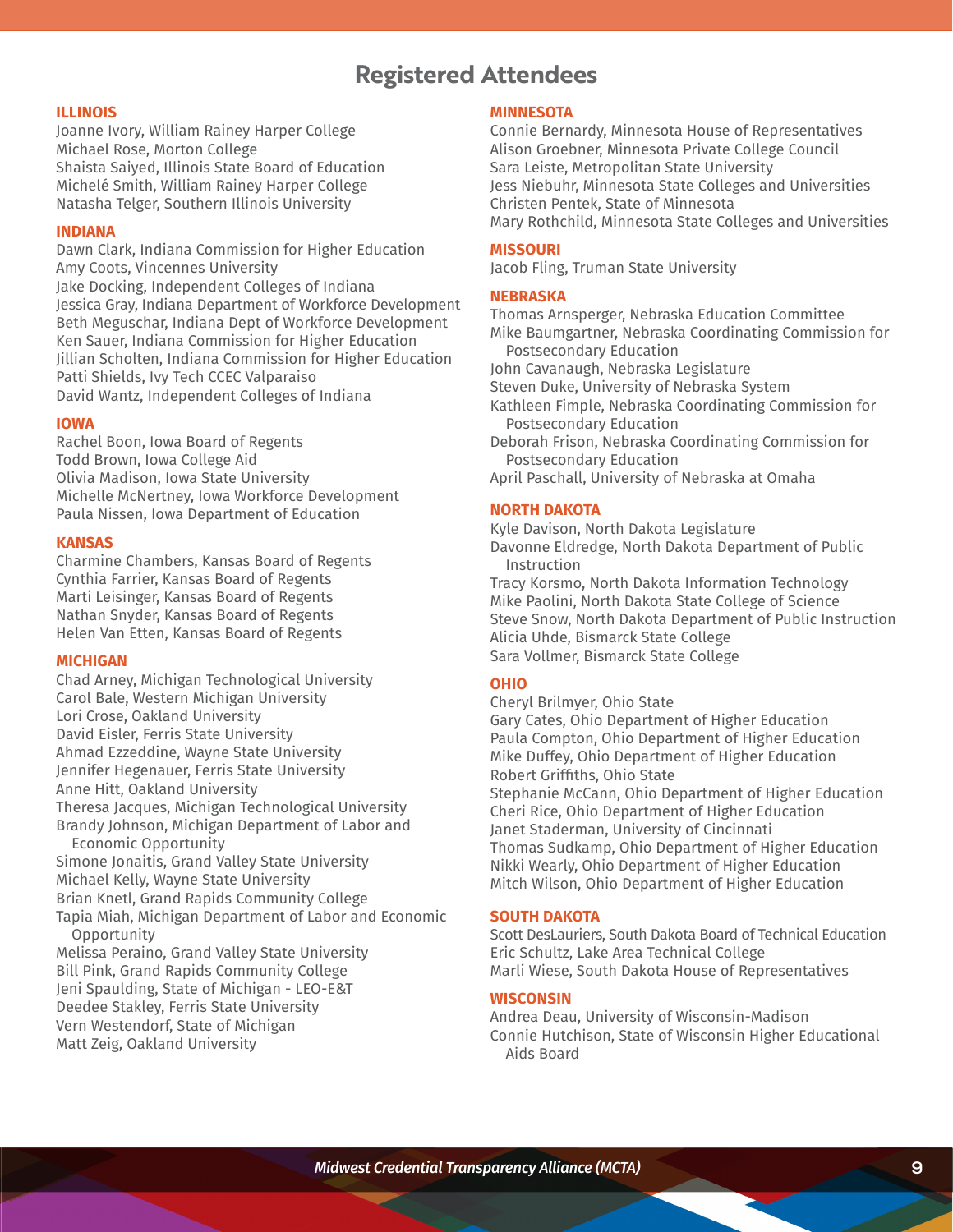### **Registered Attendees**

#### **WISCONSIN (CONTINUED)**

Laura Kite, University of Wisconsin Extended Campus Sean Nelson, University of Wisconsin System Administration

Ben Passmore, University of Wisconsin System Administration

Laura Pedrick, University of Wisconsin-Milwaukee Chrystal Seeley-Schreck, Wisconsin Technical College System

Karin Smith, Wisconsin Department of Public Instruction

#### **NATIONAL & REGIONAL**

Rod Angulo, Dulce UC Nori Barajas, InStride Sarah Cacicio, Digital Promise Karis Chang, Riiid Labs Josie Goytisolo, Codella.org Tara Conrad, National Student Clearinghouse Sarah Cunningham, American Council on Education Joanne Duklas, Duklas Cornerstone Consulting Inc. John Frank, Vantage Point Joshua Gage, Vantage Point Matt Gee, Brighthive Larry Good, Corporation for a Skilled Workforce Tom Green, AACRAO Nick Hathaway, ELocker Naghmeh Heil, Macmillan Laura Heller, Midwest Urban Strategies Terry Holliday, GoEducate Kathleen Houlihan, Dream2Career, LLC Sally Johnstone, NCHEMS Nan Kalke, Higher Education Licensure Pros, LLC Sarah Kiley, Parchment Becky Klein-Collins, CAEL Radhika Krishnadas, LSU Online and Continuing Education Natasha Labos, The Myers-Briggs Company Patrick Lane, Western Interstate Commission for Higher Education Jessica Langley, National Healthcareer Association Carolynn Lee, Ascendium Education Group Mark Leuba, IMS Global Learning Consortium Kimberly Linson, RANDA Solutions Joshua Marks, Public Consulting Group (PCG) Gwen Marsh, XAP Corporation (Partner of ND Dept of CTE) Kevin Martin, Parchment Rick Mathieu, PSI Services Michael McKenzie, Vantage Point Gloria McMahon, R & A Solutions, Inc. Sarah Miller, Federal Reserve Bank of Atlanta Linda Molnar, NSF Amy Morys, Consultant Greg Nadeau, Public Consulting Group Samantha Norris, Leepfrog Technologies Don Phillips, XAP Corporation (partner of ND Department of CTE) Martin Reed, RANDA Solutions

#### **NATIONAL & REGIONAL (CONTINUED)**

DJ Roth, Mastery Transcript Consortium Teresa Sears, CompTIA Karen Solomon, Higher Learning Commission Jason Weaver, Parchment Dustin Weeden, SHEEO Andrew Wermes, STS-Trade-Industry Candace Williams, New England Board of Higher Education Holly Zanville, George Washington Institute of Public Policy

#### **CREDENTIAL ENGINE**

Jen Briones Scott Cheney Deborah Everhart Jeff Grann Jeanne Kitchens Erick Montenegro Emilie Rafal

#### **MHEC**

Sara Appel Susan Heegaard Jenny Parks Mary Roberson Deb Kidwell (consultant) Annika Many (consultant) Rohit Tandon (consultant)